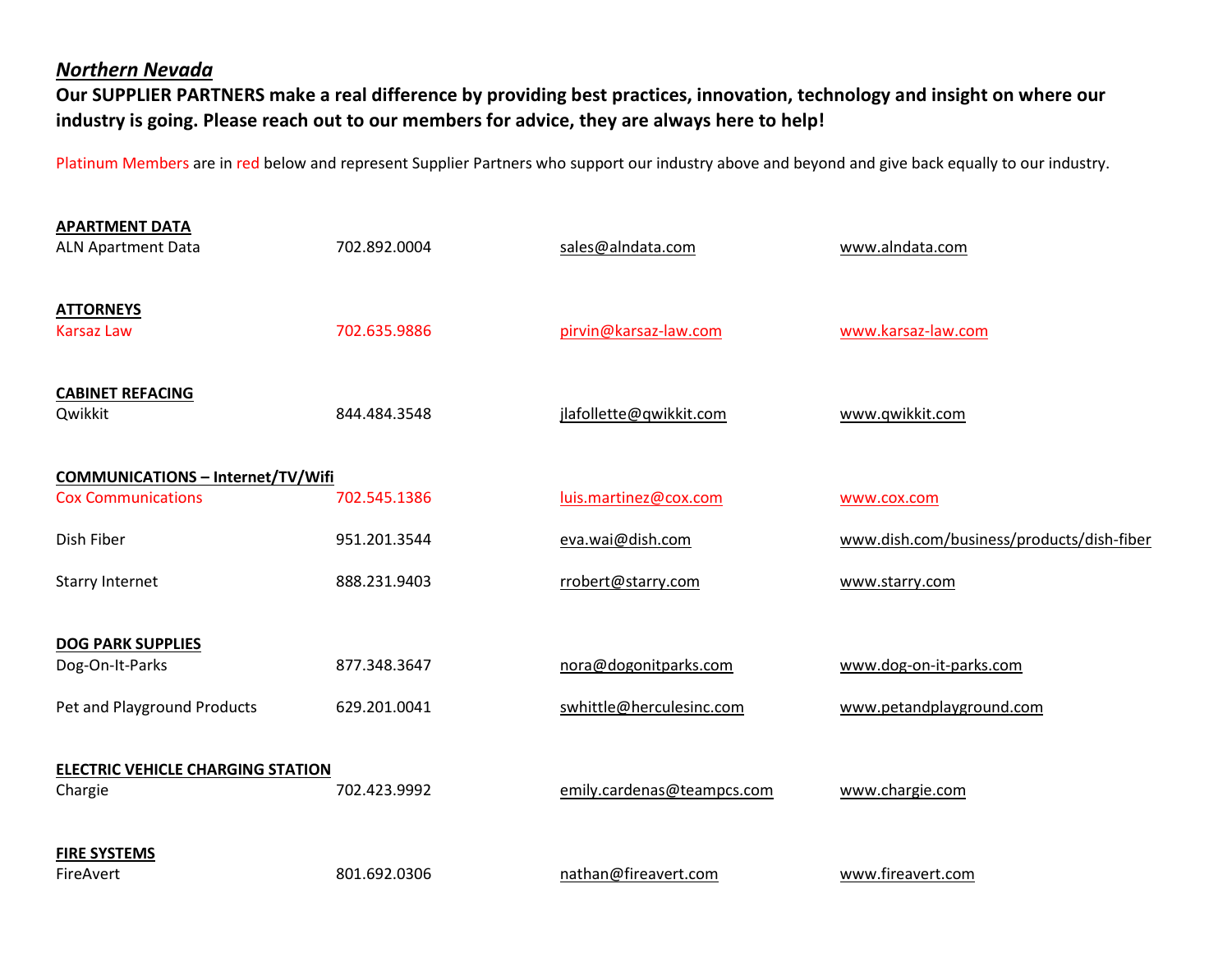| <b>FIRST AID SUPPLIES</b>          |              |                                                      |                           |
|------------------------------------|--------------|------------------------------------------------------|---------------------------|
| <b>HD Supply</b>                   | 775.219.4430 | lisa.weston@hdsupply.com                             | www.hdsupply.com          |
| <b>FITNESS EQUIPMENT</b>           |              |                                                      |                           |
| <b>Equip Fitness (KRT Company)</b> | 702.490.3558 | kcoats@krtconcepts.com                               | www.krtconcepts.com       |
| <b>FLOORING SERVICES</b>           |              |                                                      |                           |
| Carpets of America                 | 775.358.8080 | carpetsofamerica@msn.com                             | www.carpetsofamerica.net  |
| <b>FRAUD SCREENING ASSISTANCE</b>  |              |                                                      |                           |
| SNAPPT, Inc                        | 310.993.5975 | tom@snappt.com                                       | www.snappt.com            |
| <b>VERO</b>                        | 917.310.4535 | richard@sayvero.com                                  | www.sayvero.com           |
| <b>FURNITURE RENTAL</b>            |              |                                                      |                           |
| <b>CORT Furniture Rental</b>       | 775.828.3900 | rochelle.mazzone@cort.com<br>Brandi.sherman@cort.com | www.cort.com              |
| <b>GARAGE DOORS</b>                |              |                                                      |                           |
| <b>Thompson Garage Doors</b>       | 775.356.6601 | service@thompsondoors.com                            | www.thompsondoors.com     |
| <b>INSURANCE SERVICES</b>          |              |                                                      |                           |
| <b>NFP</b>                         | 702.368.4217 | francie.stocking@nfp.com                             | www.nfp.com               |
| Alpine Insurance Associates        | 775.829.2345 | jclark@alpine-insurance.com                          | www.alpine-insurance.com  |
| <b>Balsiger Insurance</b>          | 775.826.1559 | keith@balsigerinsurance.com                          | www.balsigerinsurance.com |
| Jetty (Renters Insurance)          | 855.695.9886 | melissa.blazejewski@jetty.com                        | www.jetty.com             |
| <b>KEY MANAGEMENT SYSTEMS</b>      |              |                                                      |                           |
| Traka USA                          | 407.681.4001 | bstanford@trakausa.com                               | www.traka.com             |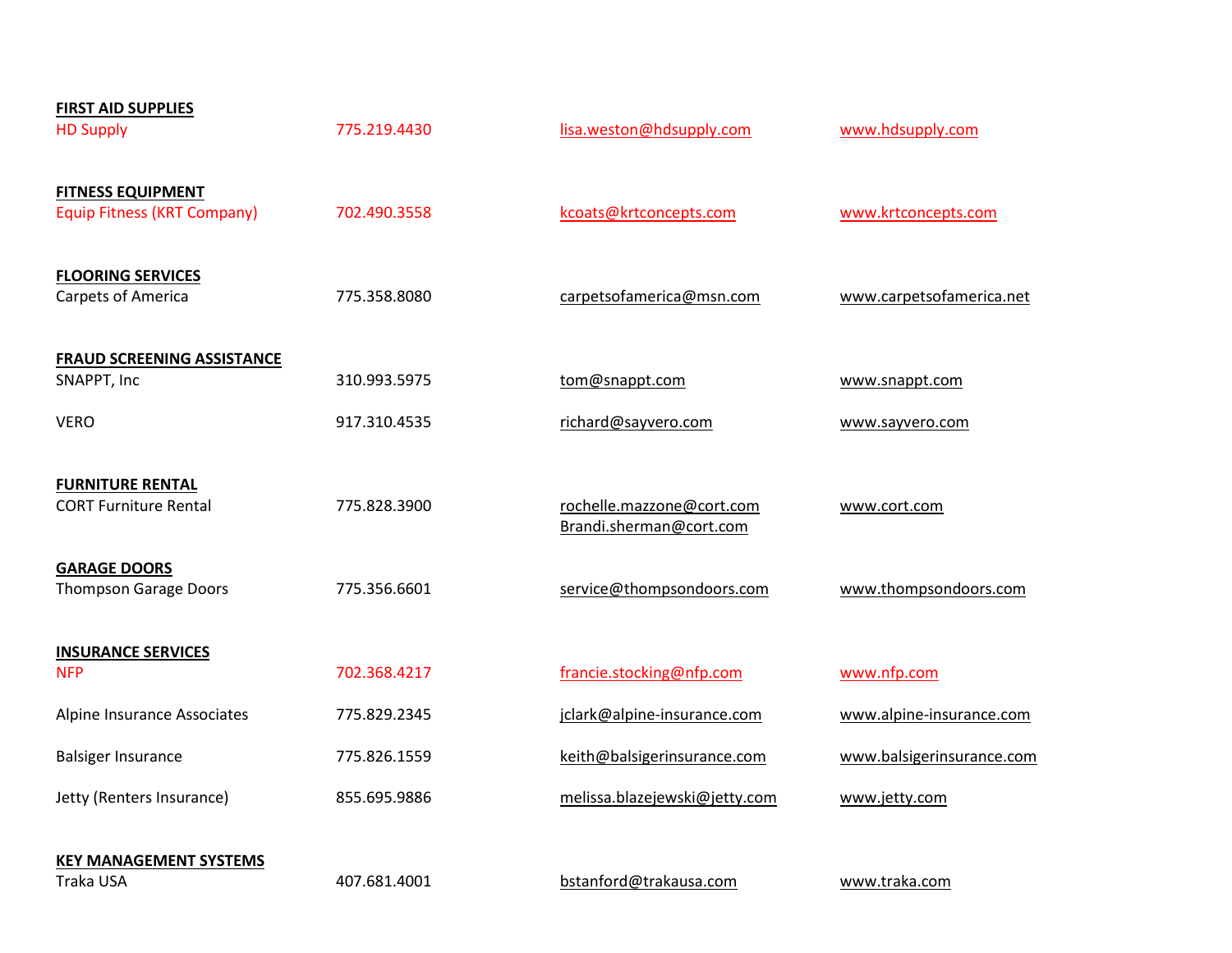| <b>LANDSCAPE SERVICES &amp; DESIGN</b>      |              |                                     |                                 |
|---------------------------------------------|--------------|-------------------------------------|---------------------------------|
| <b>Brightview Landscape Services</b>        | 775.857.4333 | kim.brown@brightview.com            | www.brightview.com              |
| Crown Landscape, Inc.                       | 775.626.2233 | shawn@thecrowntouch.com             | www.thecrowntouch.com           |
| Omega Landscape Solutions                   | 775.376.3334 | rick@omegalandscapesolutions.com    | www.omegalandscapesolutions.com |
| Reno Green Landscaping                      | 775.852.8952 | adelrosario@renogreen.com           | www.renogreen.com               |
| <b>LANDSCAPE LIGHTING &amp; MUSIC</b>       |              |                                     |                                 |
| <b>Brightview Landscape Services</b>        | 775.857.4333 | kim.brown@brightview.com            | www.brightview.com              |
| Reno Green Landscaping                      | 775.852.8952 | adelrosario@renogreen.com           | www.renogreen.com               |
| <b>LIGHTING SUPPLIES</b>                    |              |                                     |                                 |
| <b>MCOR Lighting</b>                        | 702.558.0533 | malvarez@mcorlighting.com           | www.mcorlighting.com            |
| <b>MAINTENANCE SUPPLIES</b>                 |              |                                     |                                 |
| <b>HD Supply</b>                            | 775.219.4430 | lisa.weston@hdsupply.com            | www.hdsupply.com                |
| HD Supply - Renovation Sales                | 916.577.8089 | james.hanifen@hdsupply.com          |                                 |
| Ferguson Enterprises, Inc                   | 775.233.4016 | kyle.mcdermott@ferguson.com         | www.ferguson.com                |
| Lowe's Pro Supply                           | 702.283.2689 | gina.aldrich@lowesprosupply.com     | www.lowesprosupply.com          |
| Moen                                        |              | hunter.randolph@moen.com            | www.moen.com                    |
| <b>ProServices Supply</b>                   | 770.889.9096 | gary.phillips@proservicessupply.com | https://proservicessupply.com   |
|                                             |              |                                     |                                 |
| <b>MARKETING SERVICES</b><br>Apartments.com | 775.722.0764 | dmichelini@costar.com               | www.costar.com                  |
| Apartments247.com                           | 877.247.2550 | cbowman@apartments247.com           | www.apartments247.com           |
| <b>Apartment List</b>                       | 415.817.1068 | luke@apartmentlist.com              | www.apartmentlist.com           |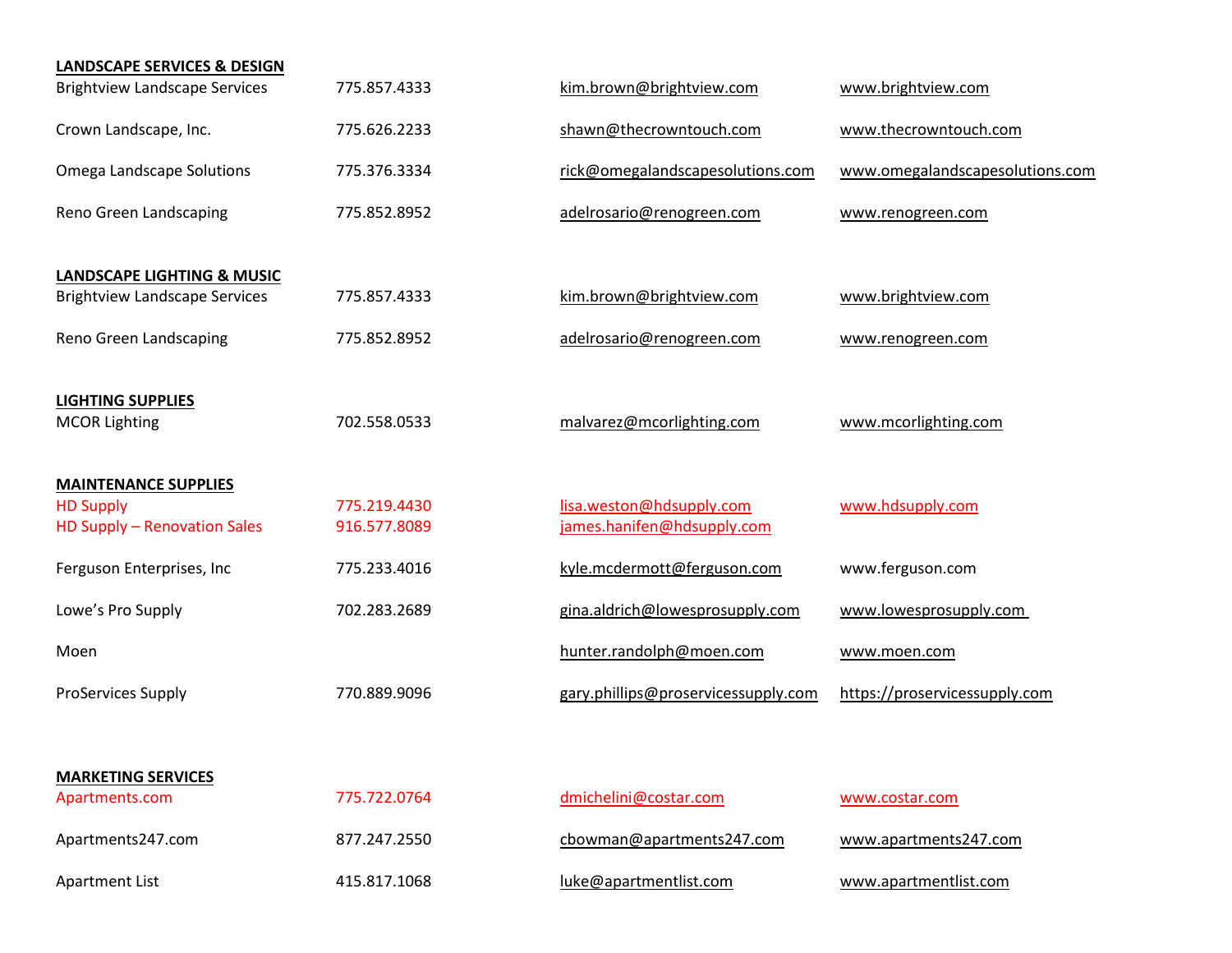| <b>MARKETING SERVICES CONT'D</b>                   |                    |                              |                                       |
|----------------------------------------------------|--------------------|------------------------------|---------------------------------------|
| <b>G5 Marketing</b>                                | 800.554.1965       | zakk.adoum@getg5.com         | www.getg5.com                         |
| <b>NV Housing Division</b>                         | 775.687.2049       | efadali@housing.nv.gov       | www.nvhousingsearch.org               |
| Promo Direct                                       | 800.748.6150 x 533 | sharih@promodirect.com       | www.promodirect.com                   |
| RentPath                                           | 775.250.3602       | klane@rentpath.com           | www.rentpath.com                      |
| SatisFacts Research<br>& ApartmentRatings.com      | 310.280.5545       | marketing@satisfacts.com     | www.satisfacts.com                    |
| <b>Simply Apartments</b>                           | 702.985.9911       | sacha@simplyapartments.com   | www.simplyapartments.com              |
| Zipcode Creative                                   | 574.993.5982       | stacey@zipcodecreative.com   | www.zipcodecreative.com               |
| <b>OUTDOOR FURNITURE SALES/SERVICE</b>             |                    |                              |                                       |
| Total Patio Accessories (KRT Company) 702.490.3558 |                    | kcoats@krtconcepts.com       | www.krtconcepts.com                   |
| Leisure Creations                                  | 256.324.1960       | tcburleson@lcfurn.com        | www.leisurecreationsfurniture.com     |
| PHP, Inc (People Helping People)                   | 702.480.5457       | eric@phplv.com               | www.phplv.com                         |
| <b>PEST CONTROL SERVICES</b>                       |                    |                              |                                       |
| Orkin Pest Control                                 | 775.852.4706       | nmirabel@rollins.com         | www.orkin.com/locations/nevada-nv/ren |
| Sprague Pest Control                               | 855.805.0755       | rsuckoll@spraguepest.com     | www.spraguepest.com                   |
| <b>Truckee Meadows Pest Control</b>                | 775.287.4101       | jodi@tmpestcontrol.com       | www.tmpestcontrol.com                 |
| <b>PET MANAGEMENT</b><br>Our Pet Policy            | 208.906.8886       | logan@ourpetpolicy.com       | www.ourpetpolicy.com                  |
| <b>PHOTOGRAPHY</b><br>Reno Tahoe Photography       | 775.379.3075       | chrishollomanphoto@gmail.com | www.renotahoephotography.com          |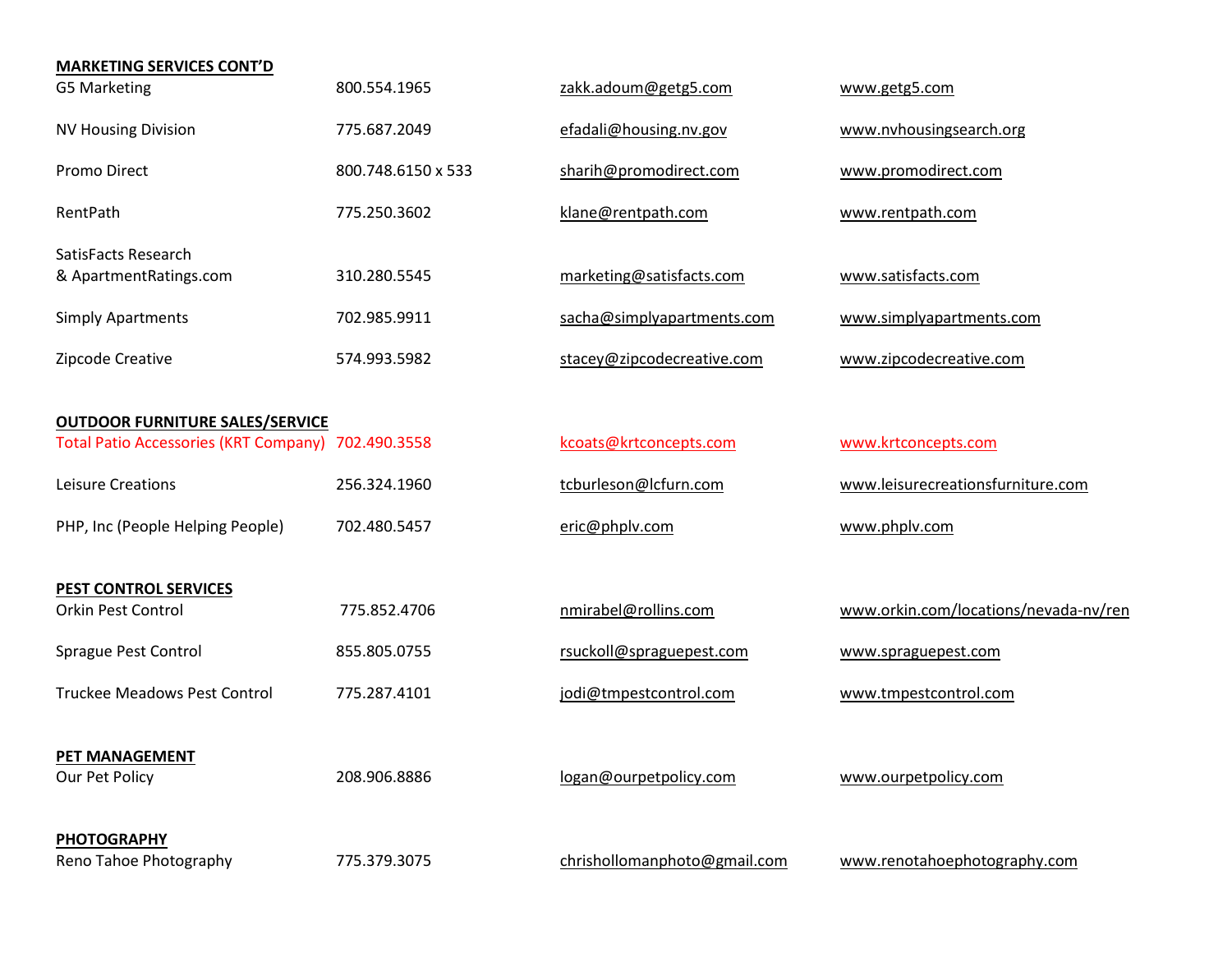| <b>PLAYGROUND SUPPLIES</b>           |                   |                                                              |                            |
|--------------------------------------|-------------------|--------------------------------------------------------------|----------------------------|
| Park Pro Playgrounds                 | 702.254.4111      | kbeber@parkproplaygrounds.com                                | www.parkproplaygrounds.net |
| Pet and Playground Products          | 629.201.0041      | swhittle@herculesinc.com                                     | www.petandplayground.com   |
| <b>PROCESS SERVER</b>                |                   |                                                              |                            |
| <b>Karsaz Law</b>                    | 702.635.9886      | pirvin@karsaz-law.com                                        | www.karsaz-law.com         |
| <b>Battle Born Process Service</b>   | 775.507.7188      | alex@battlebornps.com                                        | www.battlebornps.com       |
| PROPERTY RESTORATION                 |                   |                                                              |                            |
| <b>FSI Construction</b>              | 480.766.2443      | joellyn@fsiconstruction.com<br>chadwatts@fsiconstruction.com | www.fsiconstruction.com    |
| <b>BCC Group, LLC</b>                | 385.282.5001      | gboard@bccgroup.us                                           | www.bccgroup.us            |
| <b>Belfor Property Restoration</b>   | 775.424.3200      | michelle.turner@us.belfor.com                                | www.belfor.com             |
| <b>Bio-One Reno</b>                  | 775.499.5304      | info@bio-onereno.com                                         | www.bioonereno.com         |
| Nevada Water & Fire Restoration      | 775.856.6666      | emily@nvwaterandfire.com                                     | www.nvwaterandfire.com     |
| <b>Western Trades Construction</b>   | 702.400.0004      | sburdette@westerntrades.net                                  | www.westerntrades.net      |
|                                      |                   |                                                              |                            |
| <b>PROPERTY SOFTWARE</b><br>Appfolio | 866.648.1536      | mindy.sorenson@appfolio.com                                  | www.appfolio.com           |
| Entrata                              | 801.375.5522      | ngray@entrata.com                                            | www.entrata.com            |
| <b>CIC Reports</b>                   | 800.288.4757      | ryan@cicreport.com                                           | www.cicreports.com         |
| Leonardo 24/7                        | 877.995.3662 X500 | chassett@leonardo247.com                                     | www.leonardo247.com        |
| <b>Rent Dynamics</b>                 | 866.513.7368      | bryson.jensen@rentdynamics.com                               | https://rentdynamics.com   |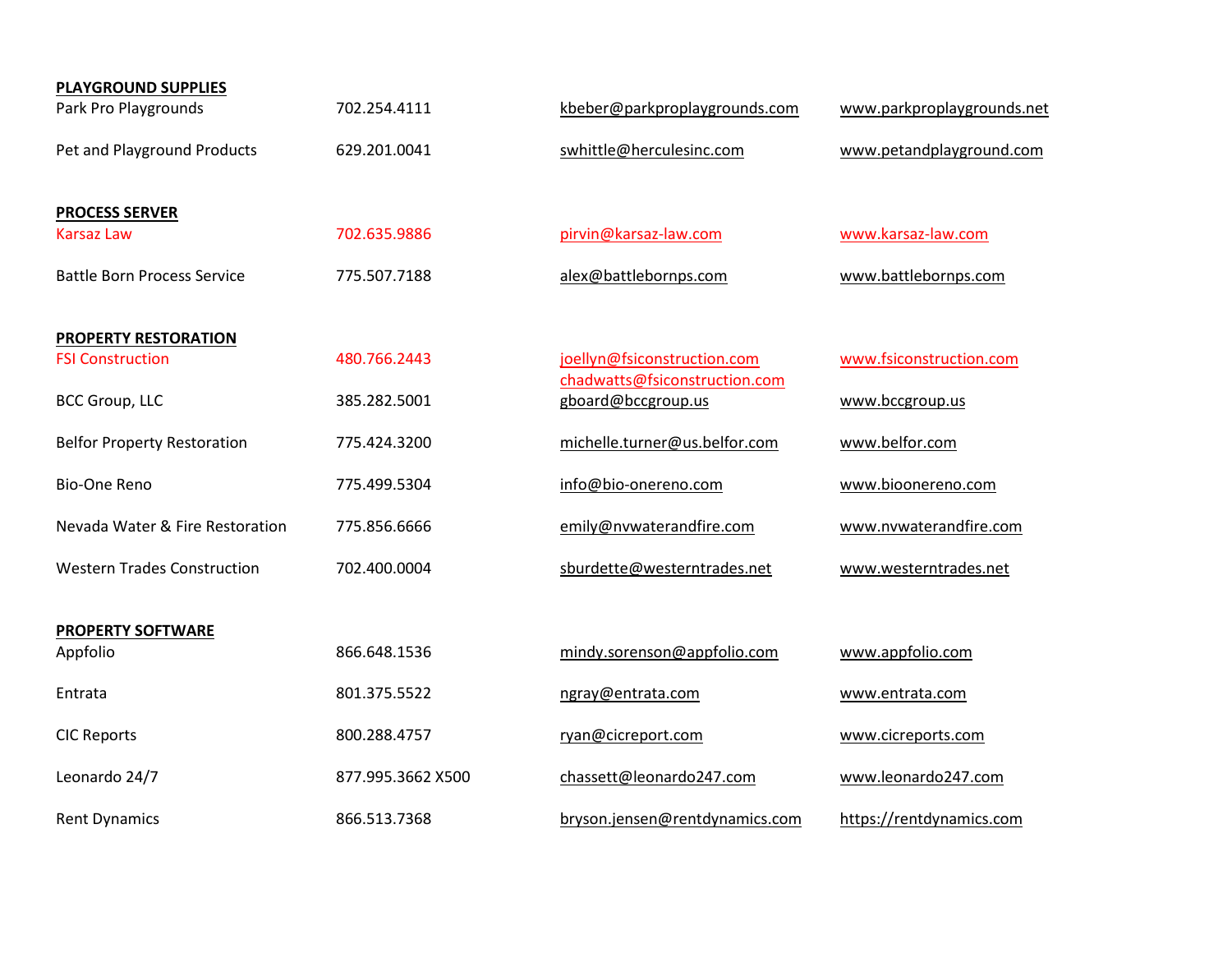| PROPERTY SOFTWARE CONT'D                        |                    |                                     |                                 |
|-------------------------------------------------|--------------------|-------------------------------------|---------------------------------|
| <b>Tenant Technologies</b>                      | 503.233.2125       | srunkel@tenanttech.com              | www.tenanttech.com              |
| Zuma                                            | 702.981.4404       | bradlee@getzuma.com                 | www.getzuma.com                 |
| <b>RESIDENT SCREENING</b>                       |                    |                                     |                                 |
| <b>AC Apply Connect</b>                         | 800.288.4757 opt 7 | ryan@applyconnect.com               | https://nvsaa.applyconnect.com/ |
| <b>CIC Reports</b>                              | 800.288.4757       | ryan@cicreport.com                  | www.cicreports.com              |
| National Credit Systems, Inc.                   | 800.367.1050       | jnantista@nationalcreditsystems.com | www.nationalcreditsystems.com   |
| <b>RESIDENT SCREENING CONT'D</b>                |                    |                                     |                                 |
| Snappt, Inc.                                    | 310.993.5975       | tom@snappt.com                      | www.snappt.com                  |
| <b>Tenant Technologies</b>                      | 503.233.2125       | srunkel@tenanttech.com              | www.tenanttech.com              |
| <b>VERO</b>                                     | 917.310.4535       | richard@sayvero.com                 | www.sayvero.com                 |
| SECURITY DEPOSIT ALTERNATIVES/GUARANTOR OPTIONS |                    |                                     |                                 |
| Jetty                                           | 855.695.9886       | melissa.blazejewski@jetty.com       | www.jetty.com                   |
| LeaseLock                                       | 310.906.2910       | laura.sheldon@leaselock.com         | www.leaselock.com               |
| LeasePal                                        | 615.579.1745       | info@leasepal.com                   | www.leasepal.com                |
| The Guarantors                                  |                    | jules@theguarantors.com             | www.theguarantors.com           |
| SIGNS/FLAGS                                     |                    |                                     |                                 |
| Sign Outlet, The                                | 775.827.6200       | valerie@traffic4builders.com        | www.traffic4buildes.com         |
| <b>SMART HOME TECHNOLOGY</b>                    |                    |                                     |                                 |
| <b>ADT Multifamily</b>                          | 303.204.8113       | danielrgarcia@adt.com               | www.adt.com/multifamily         |